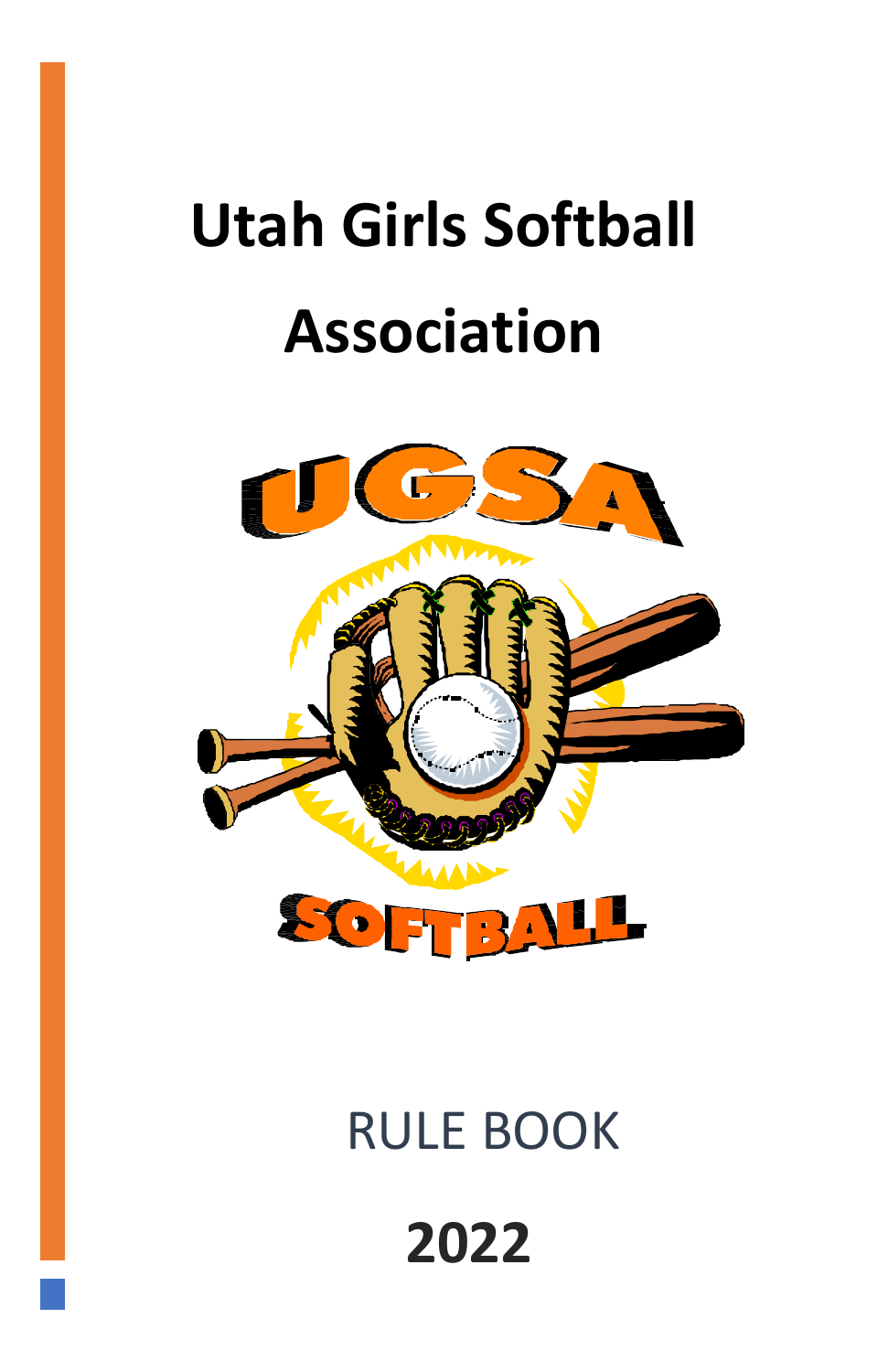## MISSION STATEMENT

"We strive to instruct, train, organize, and encourage competitive softball and teach life skills.

We strive to help our youth acquire ideals of good sportsmanship, honesty, loyalty, courage and foster a love for the game of softball."

--UGSA Board of Directors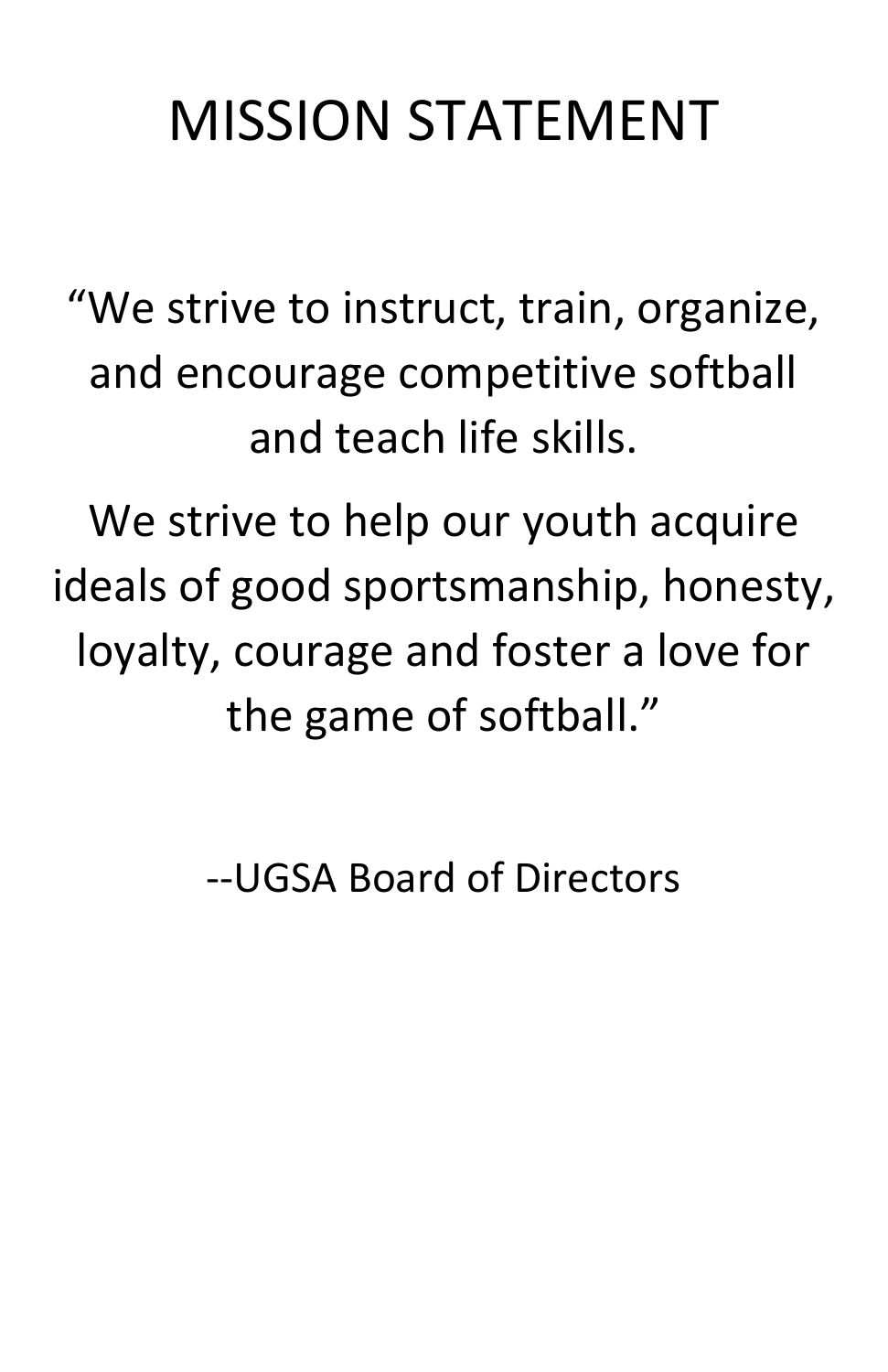#### **Table of Contents**

#### **Page**

- Table of Contents
- U.G.S.A. Board
- Administration
- Meetings and Important Dates –Team and Player Assignments
- Team and Player Assignments continued
- Schedules and Games Game Time Limits Mercy Rules
- Protests and Penalties
- Protest and Penalties continued
- Managing and Coaching -- Conferences
- Conferences Leagues
- Special Rules
- Special Rules continued
- Line-Up Equipment and Playing Field Regulations
- Equipment and Playing Field Regulations continued
- State Tournament
- State Tournament
- Pick-Up Player (State Tournament)
- Mercy Rule line-ups (State Tournament)
- Bids Players (State Tournament)
- Bids Players (State Tournament) continued
- Protests and Penalties (State Tournament)
- Illegal/Illegal Players (State Tournament)

### REVISED FEBRUARY 2022

### by the U.G.S.A. Rules Committee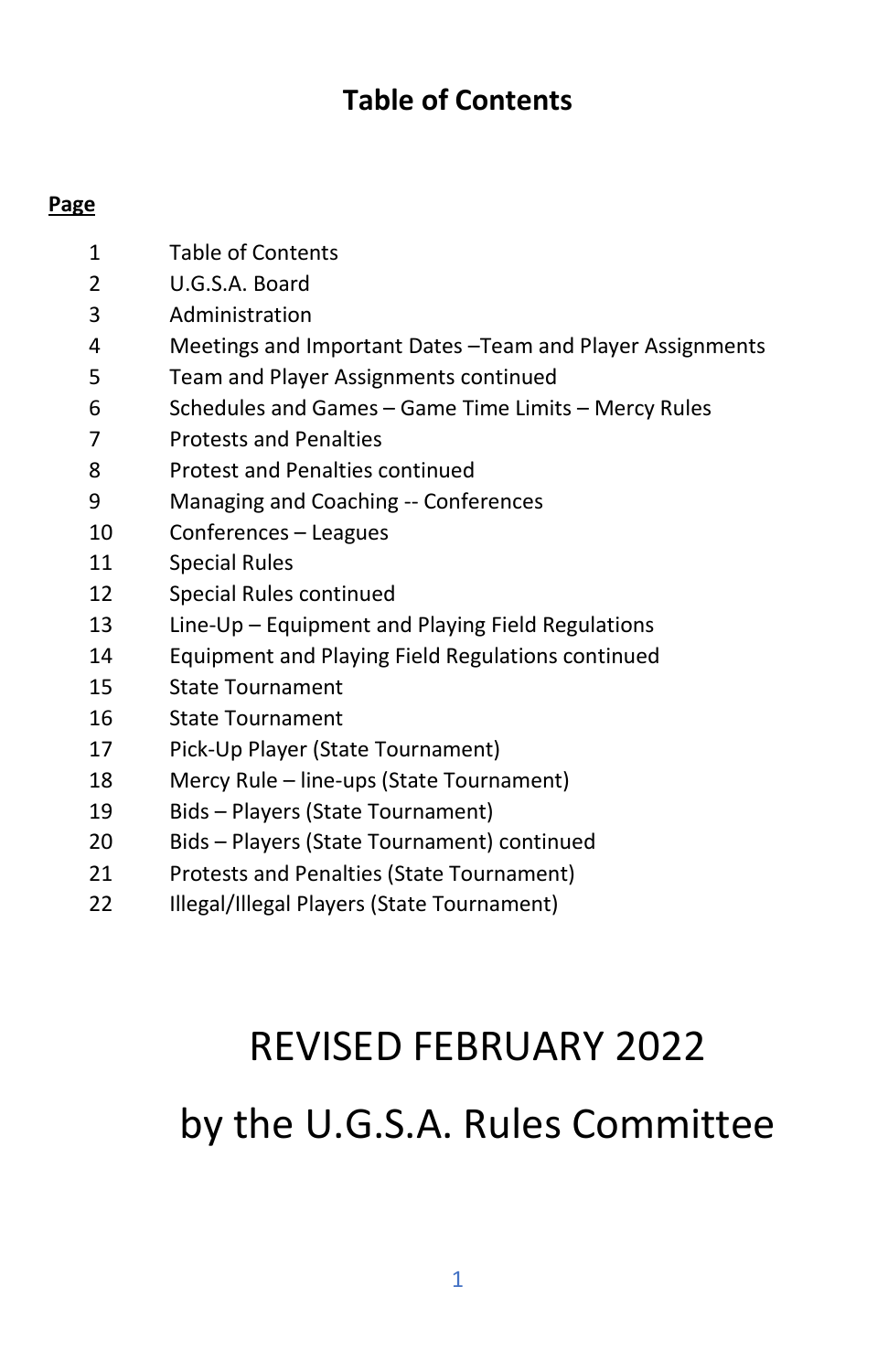### U.G.S.A BOARD

| <b>Advisory Board Member:</b> | Matt Marziale<br>60 North 100 East<br>Salem, UT 84653                 | 801-423-1035<br>matt@upgbaseball.com                           |
|-------------------------------|-----------------------------------------------------------------------|----------------------------------------------------------------|
| <b>Advisory Board Member:</b> | <b>Bronco Hunter</b><br>775 North Main Street                         | 801-804-4634<br>Spanish Fork, UT 84660 bhunter@spanishfork.org |
| Treasurer/Secretary:          | <b>Richard Thurman</b><br>443 South 200 East<br>Springville, UT 84663 | 801-489-2435<br>rthurman@springville.org                       |
| <b>Falcon Director:</b>       | <b>Tracy Wiley</b><br>775 North Main Street<br>Spanish Fork, UT 84660 | 801-804-4623<br>twiley@spanishfork.org                         |
| Filly Director:               | Nancy Reed<br>443 South 200 East<br>Springville, UT 84663             | 801-491-7845<br>nreed@springville.org                          |
| Fox Director:                 | Jeremy Alvey<br>1050 South Main<br>Payson, UT 84651                   | 801-465-6031<br>jeremya@payson.org                             |
| Sanpete Liaison:              | Vern Jensen                                                           | 435-851-2634<br>Vernj19@hotmail.com                            |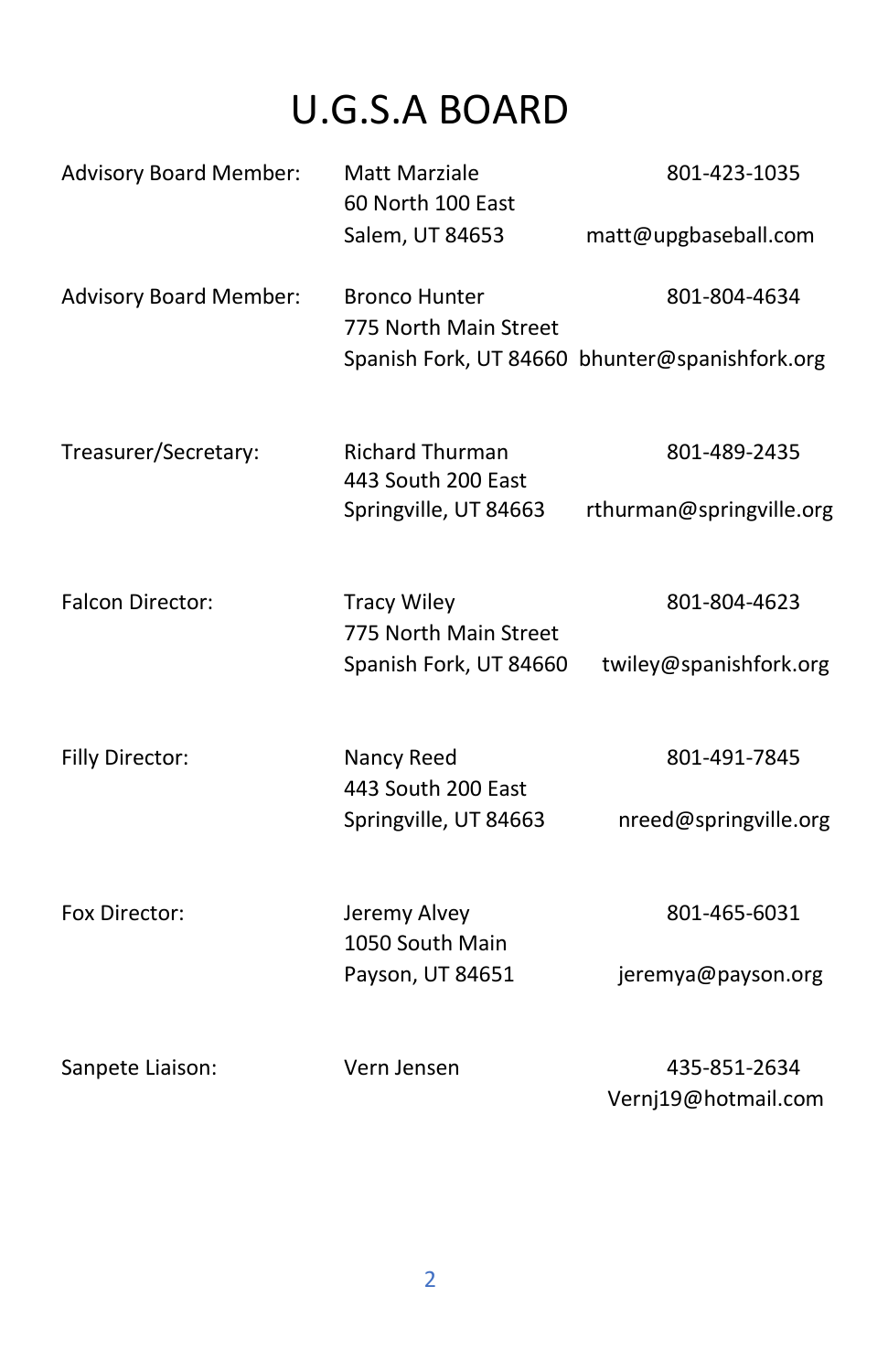#### **ADMINISTRATION**

1. U.G.S.A., a non-profit corporation, was formed to make available for all girls in Utah, a softball program culminating in an annual state tournament and is administered separately for the following grades that they are completing:

> Falcon League…………..grades 3 & 4 Filly League……….………grades 5 & 6 Fox League…….………grades 7, 8 & 9

Any player who is home schooled will be classified in the grade she would be in if she were in the public school system. Players must play within their league. Any girl playing in any other league will result in a forfeit. The ONLY EXCEPTION to this would be if there is no younger team available, in which case we will allow younger players to play up.

A. A player may only play in each league 2 years, 3 years in Fox League.

- B. If a player academically advances in school they remain in the league which the started play. League rule eligibility will still be in effect.
- 2. The U.G.S.A. Board of Directors and Area Directors with the U.G.S.A. will administer the functions of U.G.S.A.. State Falcon, Filly and Fox Directors will be an elected position. The State Secretary (non-voting member), Treasurer and Advisory Board Member will each be an appointed position.
- 3. Each community will be represented by one Area Director. The Area Director will have voting power at U.G.S.A. general meetings.
- 4. U.G.S.A. Board of Directors must attend at least two U.G.S.A. official meetings per year or send a representative, or they will be deemed inactive and will be replaced. The board member must be notified in advance of their replacement.
- 5. Past presidents may remain on the Board of Directors having voting power.
- 6. U.G.S.A. State Area Directors will help with league organization, rule continuity, and all phases of the state tournament, television and newspaper exposure, award presentation, etc.
- 7. The Utah High School Activities Association official rules will be used in governing the play for all leagues. U.G.S.A. regulations contain those exceptions to the official rules that are necessary in a youth program. Any interpretation to these regulations or official rules must be requested from U.G.S.A. State Directors. State tournaments will be governed by U.G.S.A. rules.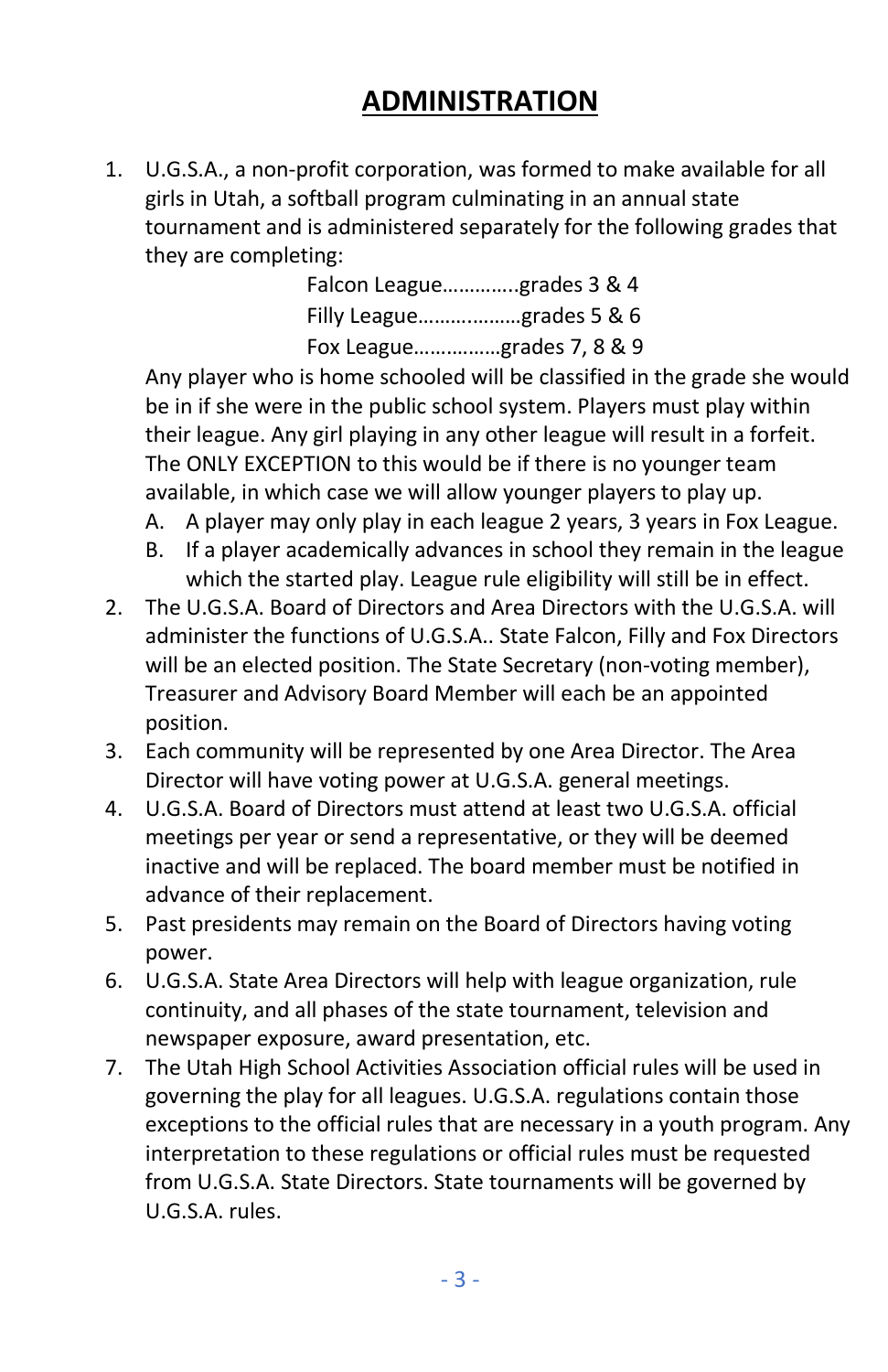#### **MEETINGS AND IMPORTANT DATES**

1. Winter Meeting – Late January/early February

To discuss new rule changes and conduct all unfinished business. To confirm tournament dates and accept bids for tournament hosts for the current year.

- 2. Important Dates
	- A. First Friday in May Report number of teams to U.G.S.A secretary.
	- B. May 20, 2022 Early payment deadline. All team fees and rosters are due.
	- C. May 27, 2022 Drop deadline for team payment and tournament berth.
	- D. June 10, 2022 Tournament team names are due to the U.G.S.A secretary.
- 3. Post-Season Meeting

A post-season meeting will be held in August. Date and time TBA. This meeting will be held at Spanish Fork Recreation Office. Area directors are asked to compile a season and post-season report of rules, tournament issues and needed amendments. These reports will be discussed at the meeting.

#### **TEAM AND PLAYER ASSIGNMENTS**

1. Organization of teams will be under the direction of each community. The selection and assignments of players will be on a fair and equitable basis. Each city must have their selection method approved by the State Board. Suggested methods to select or assign players are as follows:

A. Lottery B. Alternate free selection

- C. Blind draft selection
- 2. Players who may automatically be placed on a team without going through the normal draft process will be:
	- A. The daughter of the head coach. Head coach cannot be a rotated position from year to year for the purpose of gaining players.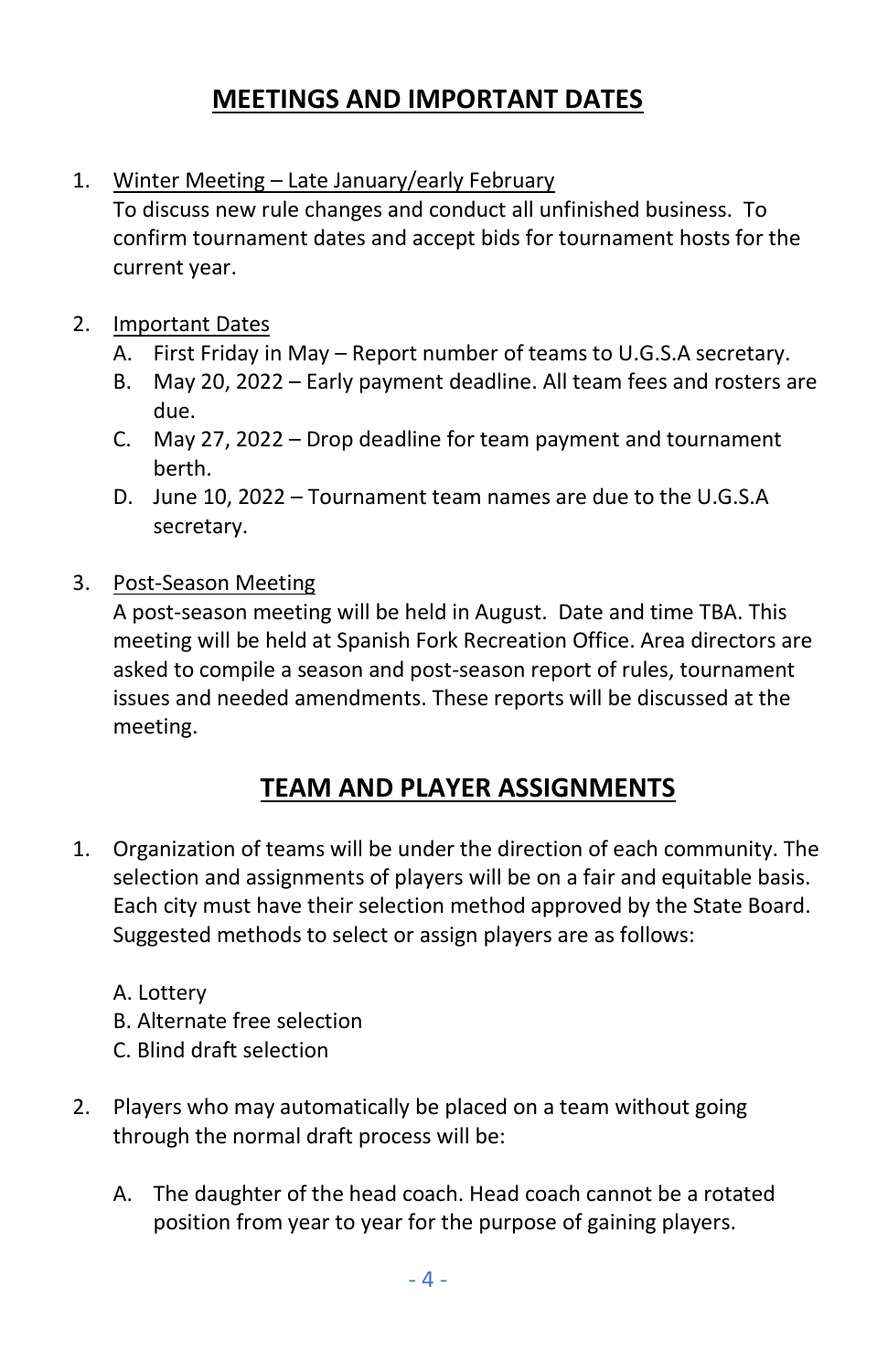- B. The sisters of players who are presently on the team roster.
- C. Leagues desiring to automatically place any other player must receive approval from U.G.S.A. at the February meeting.
- 3. It is suggested that each team have 12/13 players on their rosters. Each team roster must be filled with the grade and uniform number of each person during the past school year. Please mail to the secretary by the June deadline with a registration fee for each team. (Area directors must advise the secretary of any roster changes as they occur.) When a player has been assigned to a team, she must remain on that team as long as she remains in that league. Exceptions to this rule must be approved by the Utah State Board of Directors. This includes organization of new teams. Registration fees for Falcon/Filly teams \$65 & Fox \$75 if paid by May 20<sup>th</sup>. Payments made May 23<sup>rd</sup> through May 27<sup>th</sup> – \$75 /\$85 per team.
	- A. Cities or leagues may opt to re-draft teams each year. If a city chooses to re-draft, it will be done in all U.G.S.A. associated leagues that are offered by that city. It will be expected that once a city changes it's draft system, it will continue with the new system in future years.
- 4. Flagrant behavior of a player will result in her temporary dismissal from participation in the U.G.S.A. organization. Length of suspension will be determined by the community director.
- 5. All teams must be in matching jerseys. It is suggested that pants or shorts should be the same style and color. Uniform issues **will not** be grounds for protests.
	- A. No denim cut-offs
	- B. No metal spikes
	- C. No jewelry
	- D. No short-shorts allowed
	- E. Pants or shorts must be worn at the waist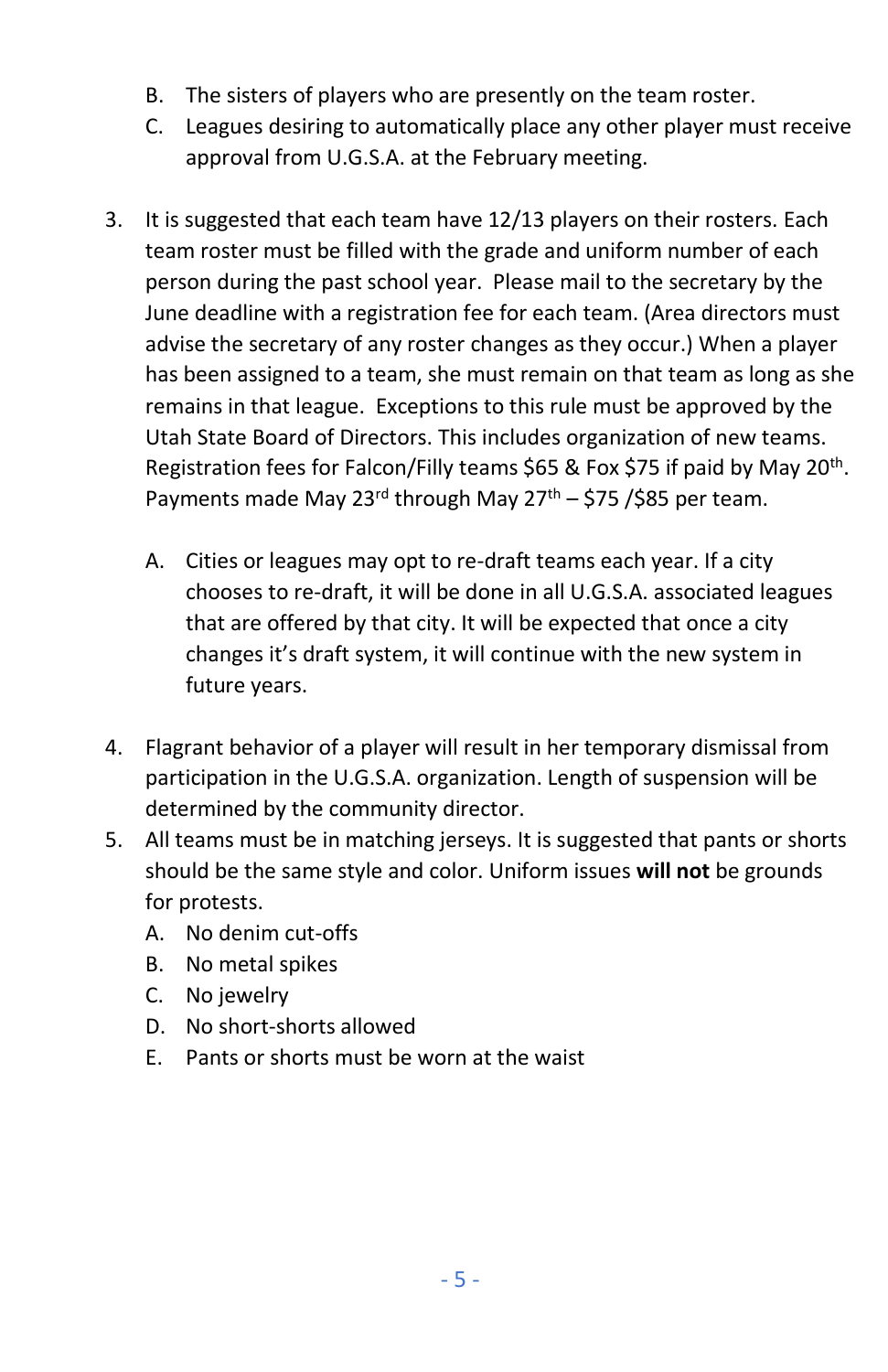#### **SCHEDULES AND GAMES**

- 1. All game scheduling and, where necessary, game rescheduling, will be community or area sponsored. To qualify for state tournament, each team must have played at least ten league games.
- 2. When a game is tied at the end of regulation innings or the expiration of the time limit, the game will be decided by an international tie-breaker.
- 3. Regulation game times may be established by each community for league play. Time limits that will be used for U.G.S.A. state tournament will be as follows:

| <b>LEAGUE</b> | TIME LIMIT        | <b>INNINGS</b> |
|---------------|-------------------|----------------|
| Falcon        | 1 hour            |                |
| Filly         | 1 hour 15 minutes |                |
| Fox           | 1 hour 15 minutes |                |

- 4. Where there are no lights on the playing field, no new inning will start after sundown. Sundown is defined as the time when the sun goes behind the mountain. Where there are lights on the playing field, no games should start after 9:00 p.m. and no new inning should start after 11:00 p.m.
- 5. In all leagues if a team is leading it's opponent by at least 15 runs after three innings, 12 runs after 4 innings or 8 runs after five innings, the team in the lead will be declared the winner.

| Mercy Rule   | <b>Runs</b> | <b>Visiting Team</b> | Home Team      |
|--------------|-------------|----------------------|----------------|
| Innings/Time | Ahead       | Innings Played       | Innings Played |
| At 3 Innings | 15          |                      | 2 %            |
| At 4 innings | 12          |                      | $3\%$          |
| At 5 Innings |             |                      | $4\frac{1}{2}$ |

6. If the game is called for weather reasons, the team ahead is declared the winner **if** 2 or more equal innings have been completed in the Falcon and 3 or more equal innings have been completed in Filly or Fox leagues. It is suggested that suspended games due to weather, that have not met legal game standards (explained above), will resume at the point where the game was stopped.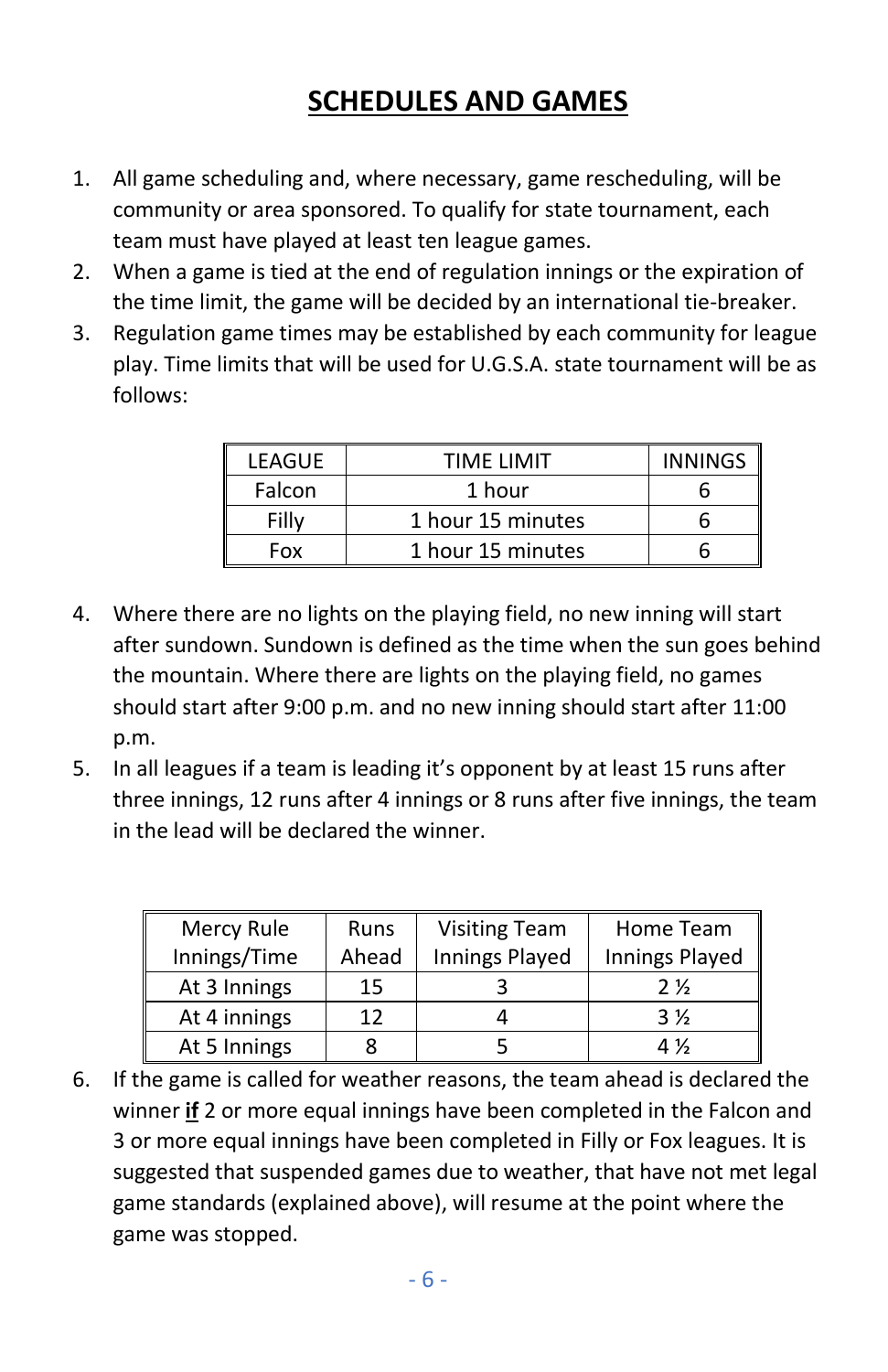- 7. There will be no designated hitter in U.G.S.A.
- 8. Intentional walks are allowed in U.G.S.A.
- 9. In Falcon and Filly leagues, a batter may not advance on a dropped third strike.
- 10. The infield fly rule will **not** apply in Falcon and Filly leagues.
- 11. The catcher must remain silent as soon as the batter steps into the batters box.
- 12. Only positive comments will be allowed from both teams. No negative comments or cheers toward the other team will be tolerated.
- 13. In Falcon league, bunting will **not** be allowed. If a bunt is attempted, play is dead and the pitch will be counted as a strike.

#### **PROTESTS AND PENALTIES**

- 1. It is left to the cities discretion to determine how many uniformed players must be fielded before a forfeit is declared for their own league play. It is also left to the individual cities to decide whether automatic outs will be used.
- 2. The playing of illegal players shall result in the forfeiture of games in which players have participated illegally. The game must be protested by the opposing team's coach within 24 hours of the game in question. In tournament play, the game must be protested and taken care of immediately. An illegal player is one who is not legally a member of the team because she does not meet the grade requirement, the proper residence area, or the registration requirements.
- 3. Penalty for the use of an illegal player shall be the removal of the player from the line-up upon appeal by the opposing manager, notification by the official scorer or league official, providing the official scorebook or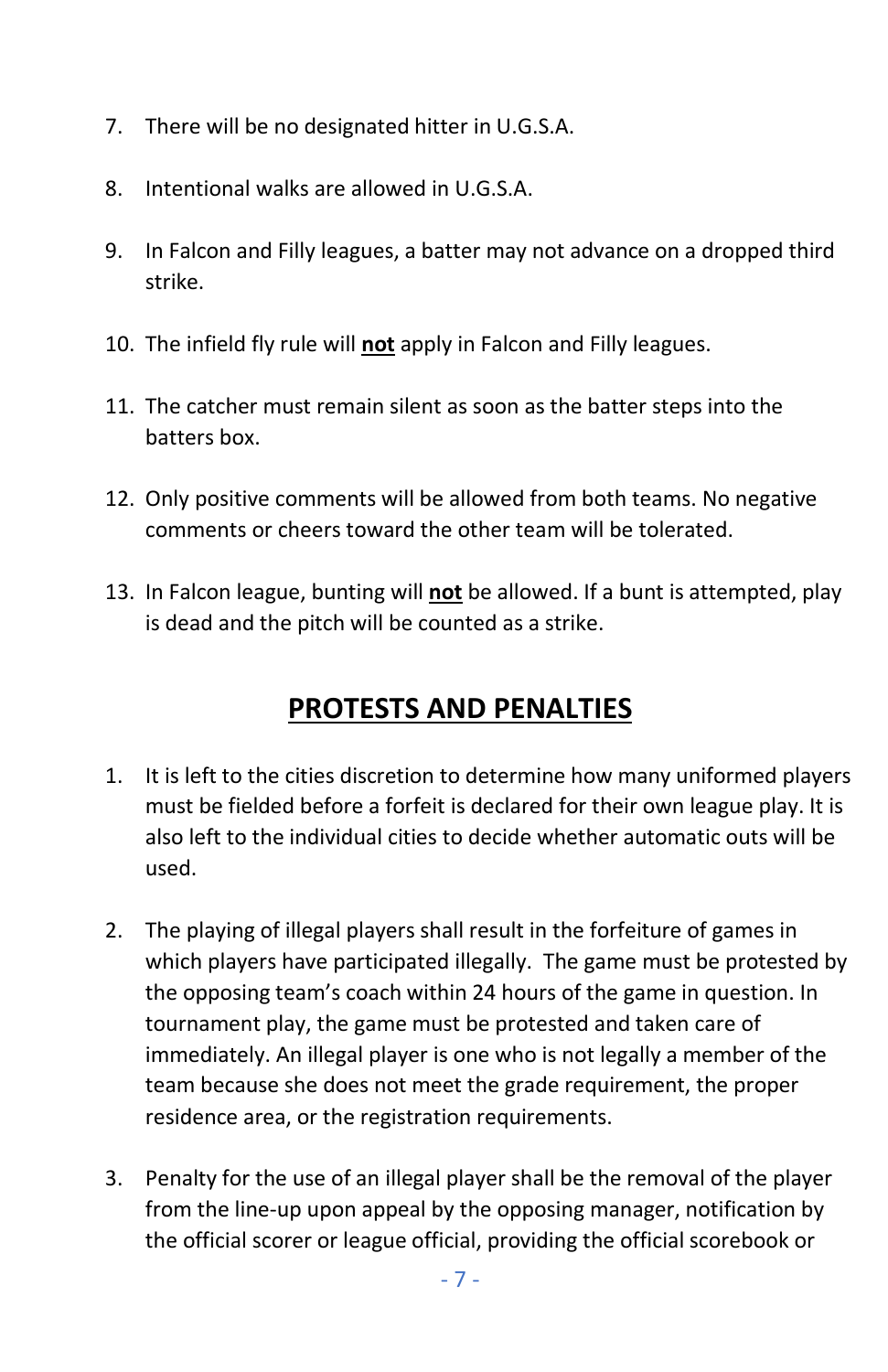other league records verify the ineligibility of the player concerned. Such players may also be declared illegal to play in the team's next game if such a violation is determined deliberate on the part of the player or her manager. An illegal player is one who is legally a member of the league, but who is illegal because of rule violation or has been declared illegal for other just justifiable cause. For the purpose of interpreting this rule, a player shall not be considered in violation of the rules until at least one legal pitch has been thrown after the violation has occurred.

- 4. In the event that a manager of an illegal player refuses to remove the player in question from the line-up when the appeal is made and verified, the game is subject to a forfeit when it is protested properly.
- 5. A protest based on a play that involves umpire's judgement is not permitted.
- 6. In legal play, the objecting manager must notify the umpire, the official scorekeeper, and the opposing manager of a protest of violation or rules at the time of violation. If an immediate decision cannot be reached, the game will continue in protest status and the objecting manager must file in writing with the League President within 24 hours. The following information is necessary:
	- A. What inning it is.
	- B. The score at the time of protest.
	- C. How many outs.
	- D. How many base runners and on what bases.
	- E. The count on the batter.
	- F. Who was pitching.
	- G. What happened and what rule was violated.

If the protest is upheld by the league director, the game in concern shall be played from the point of protest.

7. In U.G.S.A., protests should be discouraged on technicalities and it should be observed that, unless an illegal player is being used or commits some unusual or major violation, a game forfeiture should not be involved.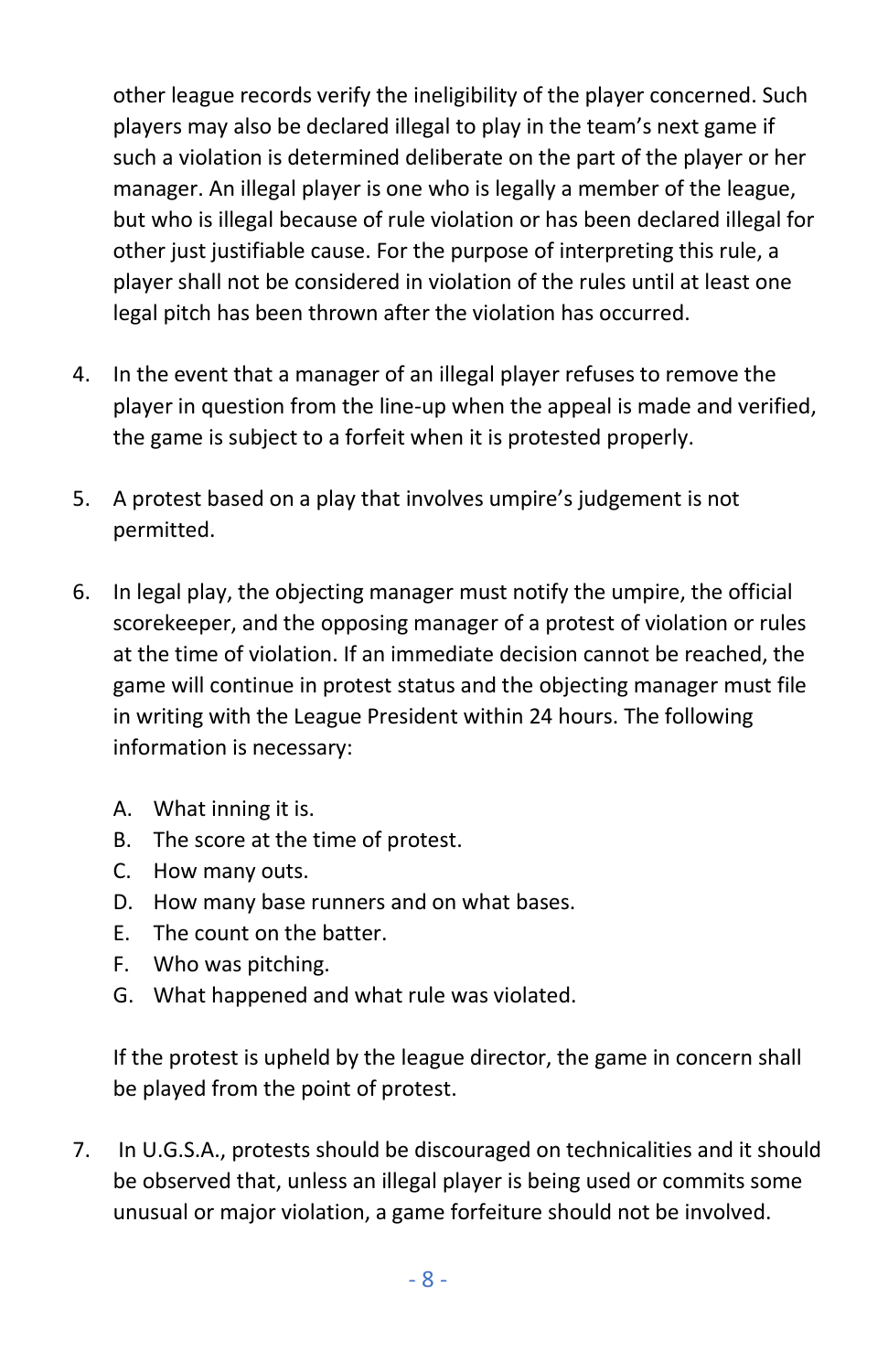8. If a manager, coach, or player has been removed from the game and refuses to leave the playing field or ballpark, the game will be deemed a forfeit.

#### **MANAGING AND COACHING**

- 1. Two adult coaches may be used on the base line. Only eligible players in uniform may be used as base coaches or coaches if an adult is not used. Players occupying coaches boxes must wear a protective helmet.
- 2. A coach or coaches cannot switch coaching boxes during an inning. Players, managers, and coaches must remain in the dugout, on the bench, or in the prescribed coaching box areas throughout the game.
- 3. The use of tobacco, chew, smoking, alcohol or un-prescribed drugs in any form by players, coaches, or adult leaders in the dugout, on the bench, on the playing field, or any time during the game is not permitted and such offenders are illegal for further participation in the U.G.S.A for that year.
- 4. Flagrant behavior of any manager/coach, spectator or player will not be tolerated. If he or she is removed from the game, he or she will leave the ballpark without exception. He or she will also be suspended from the next scheduled game. If the behavior is extremely bad, the person will be asked to meet with his or her own community or area director. Coaches are responsible for their own crowd control during the game.
- 5. It is the responsibility of the umpire to keep the game moving along not allow delay of game tactics.

#### **CONFERENCES**

- 1. Offensively, only one time out can be taken in a  $\frac{1}{2}$  inning. Coaches must give signs to all batters in a timely manner. Coaching players in between innings does not constitute a time out.
- 2. Defensive Conferences: The defensive team will be allowed a total of three conferences without penalty during a game. After three charged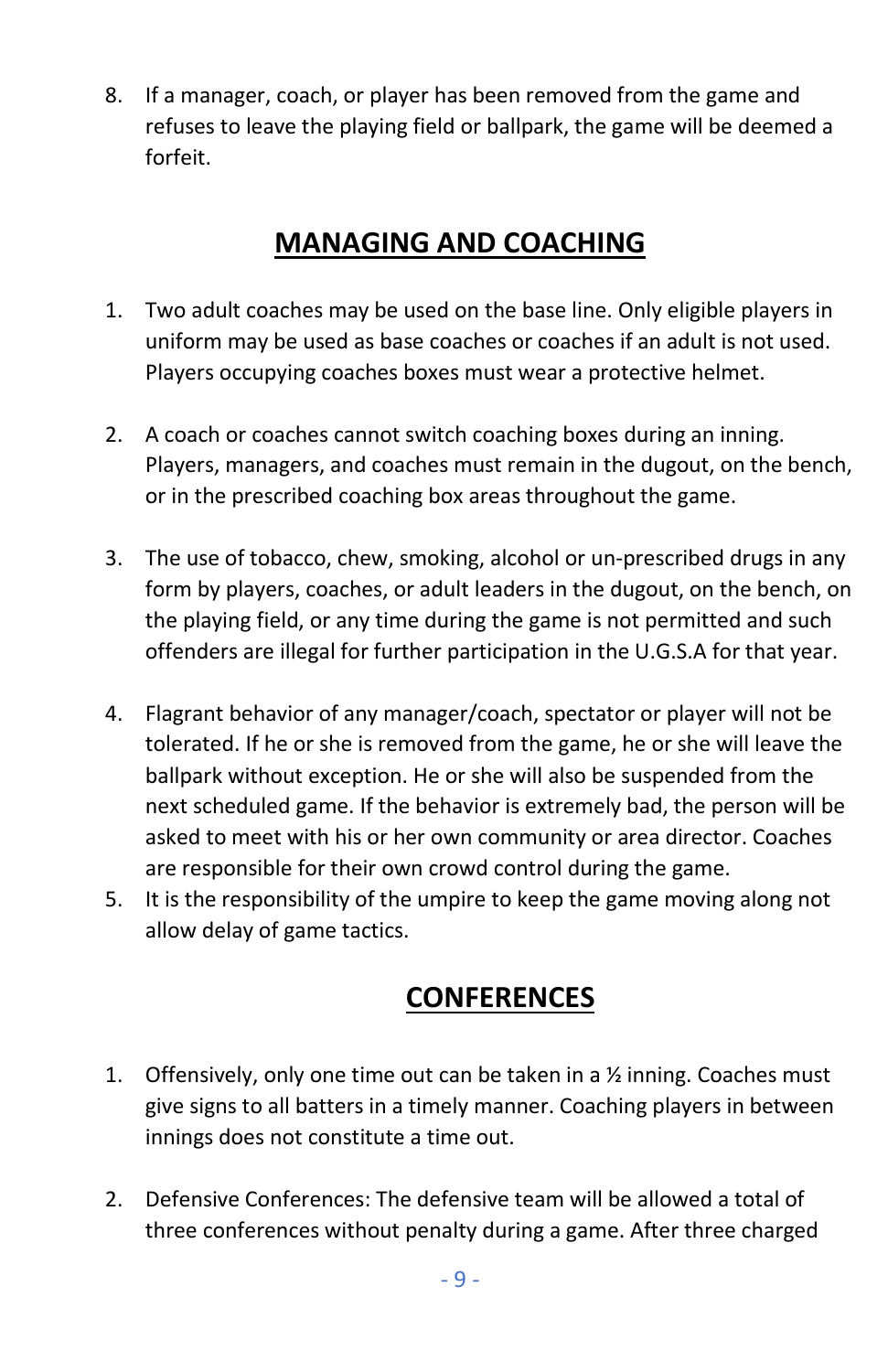conferences in a game, or for any charged conference in excess of one in each extra inning, the pitcher shall be removed as pitcher. A conference is not charged when a pitching change is made.

#### **LEAGUES**

- 1. Each community will determine the number of leagues in their respective communities and/or area and will also enforce league boundaries
	- A. If there are not organized teams or leagues from a community, that area will be considered as an unincorporated area. Girls from unincorporated areas will be allowed to join the league of a neighboring community. A neighboring community should be close in geographical proximity.
	- B. League boundaries are defined as city boundaries or multiple city boundaries if more than one city in involved in forming a league. Unincorporated areas may not be included as part of league boundaries, but players from these areas may join leagues close in geographical proximity.
	- C. Players should play within their boundaries. If, for any reason, a player wishes to play in another league outside of their boundary, they must:
		- 1. Obtain an application from current recreation department.
		- 2. Explain why and get the current league director's signature.
		- 3. Explain why and get the transfer director's signature.
		- 4. Present application with both signatures to U.G.S.A Board for approval. \*This must be done before player may register outside their league boundary.
- 2. It is suggested that each league be composed of at least 4 teams. It is recommended that all leagues carry insurance for the personnel in their league.
- 3. Players must reside within league boundaries as of July  $1<sup>st</sup>$  in order to be eligible to play. For late changes, the State Director must approve.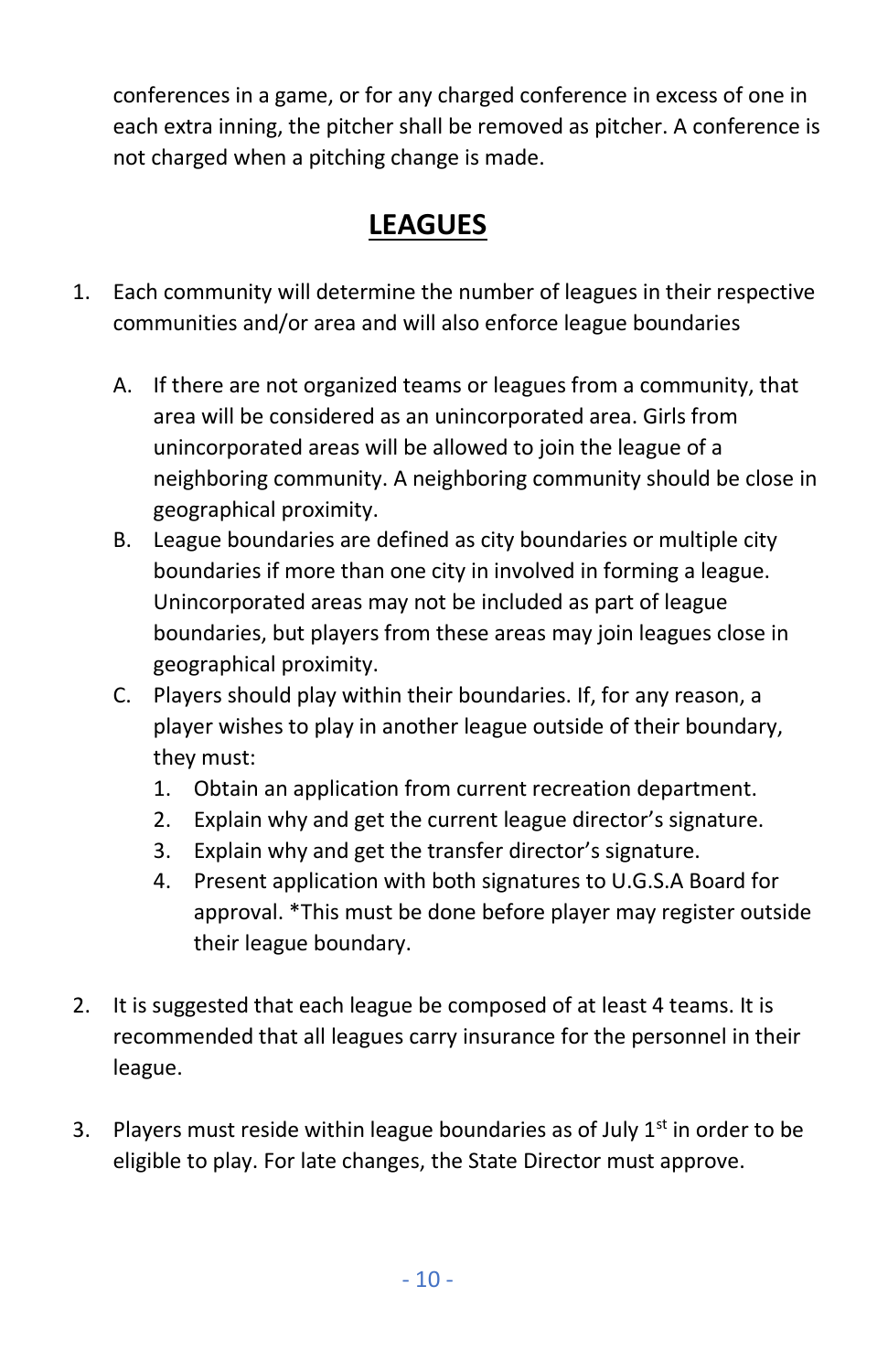4. Players that are living in the boarders of a geographical city but feed to a neighboring High School will have the option to play in either cities recreation league. (High School boundaries, not Junior High, Middle or Elementary School boundaries).

#### **SPECIAL RULES**

#### **PITCHING**

- 1. The pitcher must start with the pivot food in contact with the plate. U.G.S.A. will allow a pitcher to step backward from the pitching plate with the non-pivot foot while delivering the ball. Falcon/Filly – no such thing as a crow hop, Fox will be called as per High School rules.
- 2. The pitcher must start pitching from inside the width of the pitching rubber. A staggering starting stance is allowed when starting to pitch.

#### **BASE RUNNING**

- 1. **Filly/Fox only** When a pitcher is within the 8-foot radius or on the pitcher's plate with the ball in her possession (and not making a play on a runner), the base runner must **immediately attempt** to advance to the next base or return to the previous base.
- 2. Falcon only All play must stop (Dead Ball) when the pitcher is standing within the pitching 8-foot radius circle and the ball enters or passes through the circle-regardless of whether the pitcher catches it or not, or the pitcher carries the ball in the circle. Base runners must go the nearest base. **No Delay Stealing**. Clarification-only applies to ball being thrown to the pitcher, not if thrown ball passes through the circle when trying to make a play on a base runner.
	- A. Any Filly or Fox player, who receives a base on balls, may advance beyond first base at her own risk. They will be declared out, however, if they stop between bases while the pitcher is holding the ball within the 8-foot radius circle.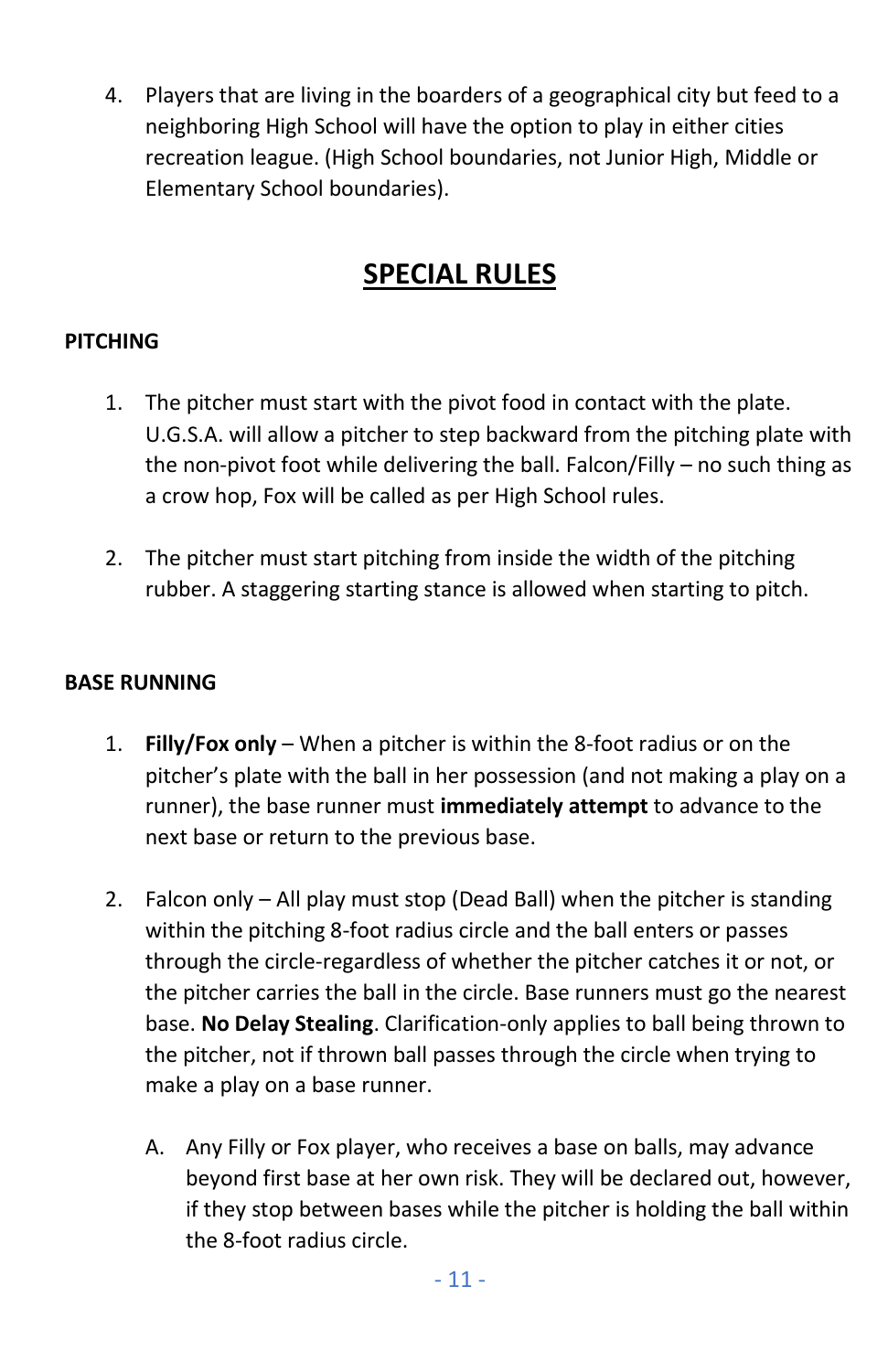- B. Any Falcon player who receives a base on balls, may not advance past first base.
- 3. The violation by one base runner shall affect all other base runners. If a base runner is out for leaving too soon, all other base runners must return to their bases occupied at the time of the dead ball call.
- 4. In Falcon & Filly Leagues, the base runners shall not leave their bases until the pitched ball has reached the batter. The ball will be considered as having reached the batter when it reaches home plate. If the base runner leaves the base before the ball reaches the batter, the base runner is out. The pitched ball then becomes a dead ball. **Falcon will not be allowed to steal home when leading by 12 or more runs.**
- 5. In Fox League, the base runners shall not leave their bases until the pitcher releases the ball to the batter. Any runners that leave too early will be called out. The pitched ball then becomes a dead ball.
- 6. Slide Rule A runner is out when they do not legally slide or attempt to get around a player who **HAS** the ball and is ready to make a tag. This is **NOT** a "must slide rule." Any player who does not attempt to get around the player and causes malicious contact will be ejected from the game. Umpire discretion on attempt and malicious. Any fielder that blocks the base path without possession of the ball will be called with obstruction.
- 7. 90 second Rule: Fox League only: Teams have 90 seconds from the point when the last out occurs to when the first pitch is to thrown to start the new half inning. This rule is to help pick up the pace of the game. Coaches are to teach players to hustle on and off the field, this will allow for more playing time and complete games.
	- A. Speed up runner for catcher only, must be **last out**.
	- B. If the pitcher is not ready at the end of 90 seconds, a ball will be called.
	- C. If the batter is not ready at the end of 90 seconds, a strike will be called.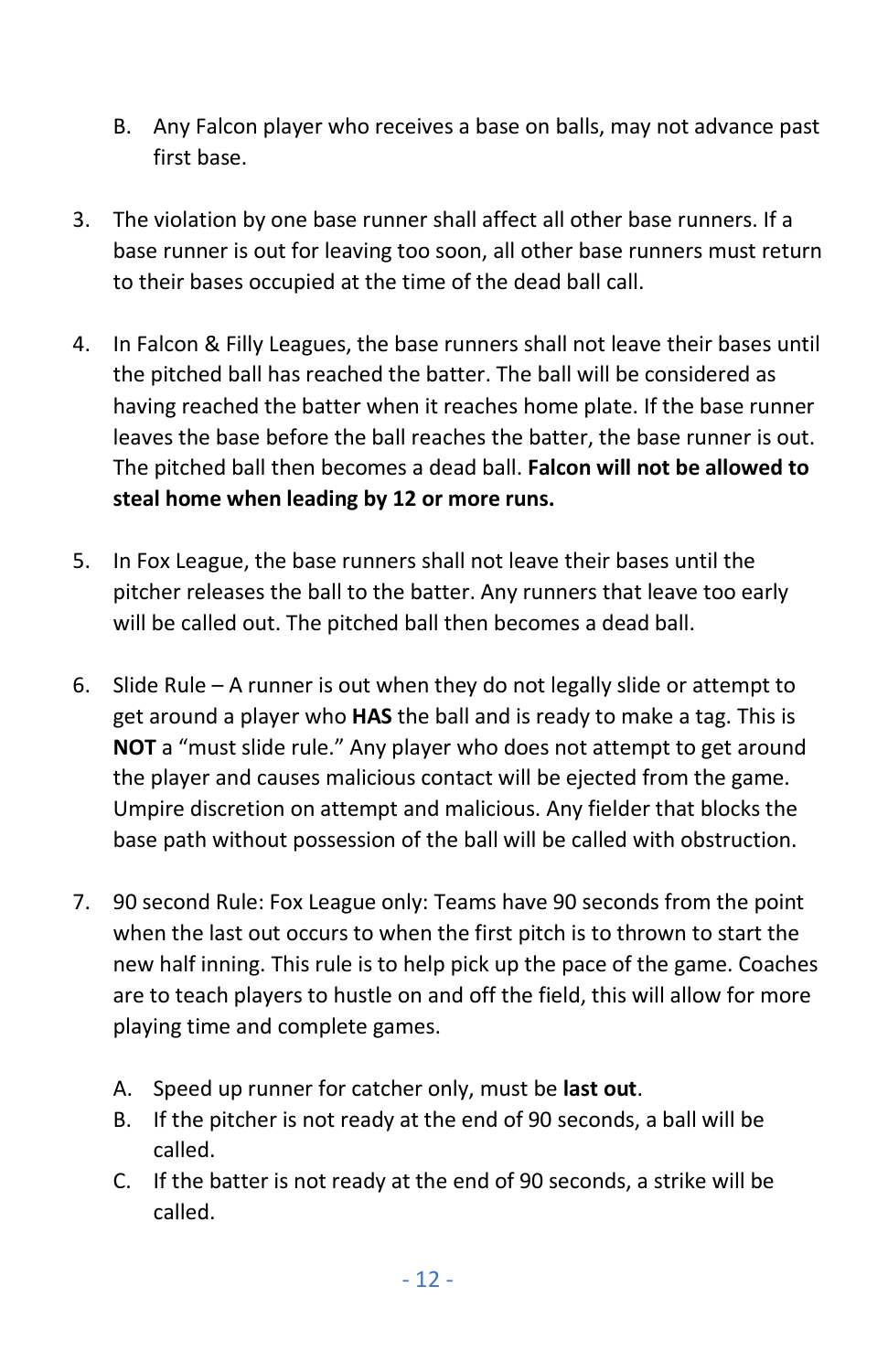- D. In cold weather situations, the umpire should use good judgement in enforcing this rule and error on the side of safety for the players arms.
- E. If either the offense or defense waives their right to 90 seconds, the opposing team still has the option to utilize their time.

#### **PLAYERS IN THE LINE-UP**

1. All leagues will play with ten defensive players (if that many are available). It is recommended that ALL players bat during league, with 10 defensive positions and free defensive substitutions. The extra defensive player will be in the outfield. The four defensive outfielders must be arranged in an evenly spaced (umbrella type) position with each player being approximately the same distance from home plate. All outfielders must be in position in the grass of the outfield (if there is a dirt infield) if not, then they must maintain at least a 20-foot distance from the baseline. No rovers will be permitted.

#### **EQUIPMENT AND PLAYING FIELD REGULATIONS**

- 1. For dimensional details on playing equipment and playing field, see page 15.
- 2. All teams must be in matching jerseys. It is suggested that pants or shorts should be the same style and color. Uniform issues will not be grounds for protest.
	- A. No denim cut-offs or short-shorts.
	- B. No metal spikes.
	- C. No jewelry.
	- D. Pants or shorts must be worn at the waist.
- 3. Falcon, Filly and Fox league bats will be official fastpitch softball bats as approved by the U.G.S.A. Baseball and T-ball bats are illegal and may **not**  be used.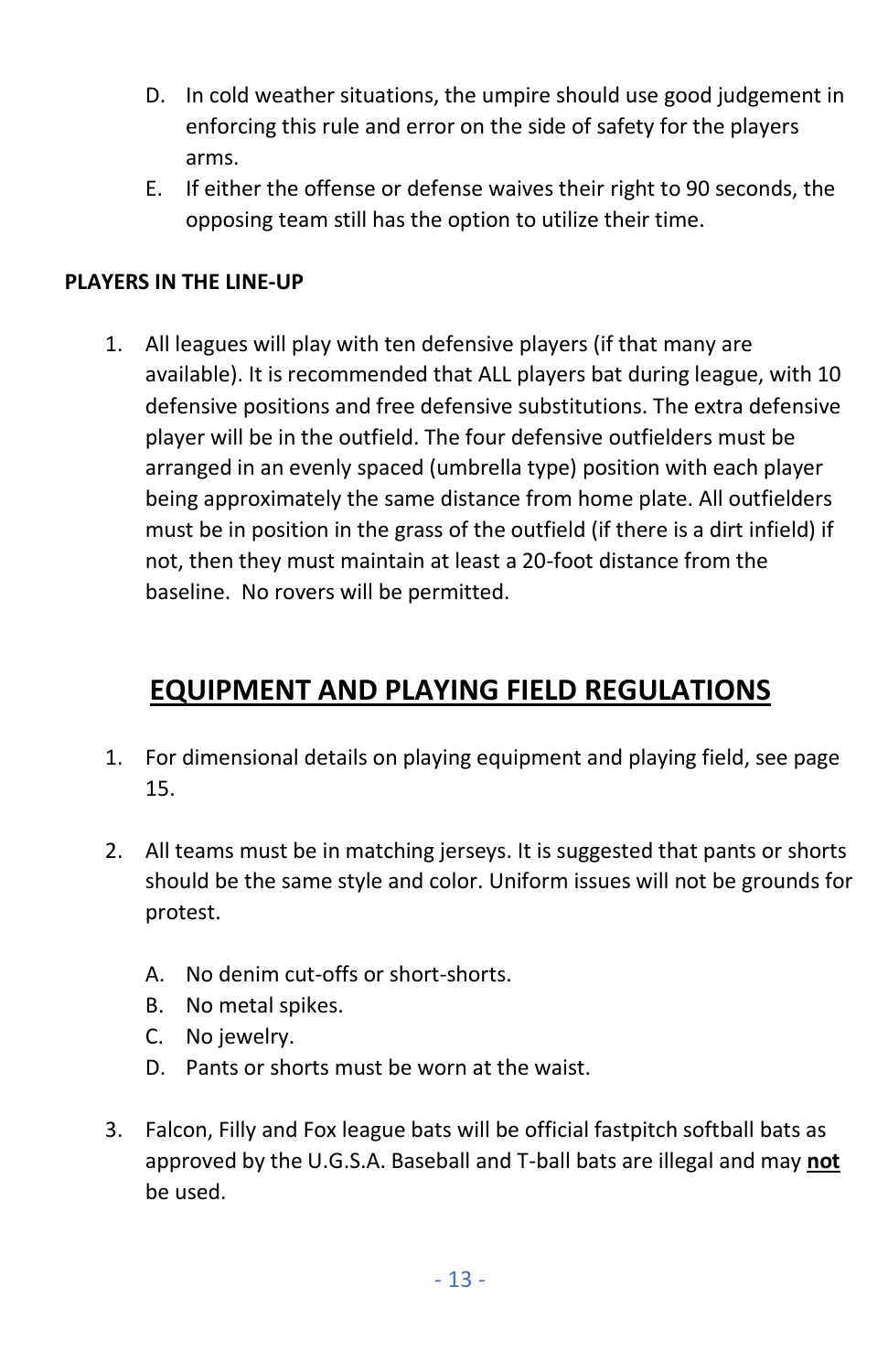- 4. The use of metal cleats will not be allowed by U.G.S.A player in Falcon, Filly or Fox leagues.
- 5. It is required that a catcher must wear a chest protector, face mask, throat protector, and shin guards. Catchers should be ready to take the field when the last out occurs of their teams' offensive inning. If the catcher cannot warm up the pitcher, the coach should.
- 6. Helmets MUST be worn by the batter, the on-deck batter and by all base runners. If a youth player is being used as a base coach, then she MUST also wear the protective batting helmet. Helmets must remain on the head until the person reaches the dugout.

|                        | <b>LEAGUE REGULATIONS</b>                                                                            | Falcon         | Filly          | Fox            |
|------------------------|------------------------------------------------------------------------------------------------------|----------------|----------------|----------------|
| <b>PLAYING</b>         | <b>Base Line Distance</b>                                                                            | 60'            | 60'            | 60'            |
| <b>FIELD</b>           | <b>Pitching Distance</b>                                                                             | 32'            | 35'            | 43'            |
|                        | Minimum Home Run                                                                                     | 175'           | 175'           | 175'           |
|                        | Home Plate to Backstop<br>(opt)                                                                      | 30'            | 30'            | 30'            |
|                        | Batter's Box<br><b>Measurements</b>                                                                  | $3'$ X 7'      | $3'$ X 7'      | $3'$ X 7'      |
| <b>REGULATION</b>      | Number of Innings                                                                                    | 6              | 6              | 7              |
| <b>GAMES</b>           | Note: Number of innings can be modified by local city<br>recreation discretion or time restrictions. |                |                |                |
| <b>BATS</b>            | Maximum Length                                                                                       | 32"            | 32"            | 34''           |
| *Official<br>Fastpitch | Maximum Diameter                                                                                     | $2\frac{1}{4}$ | $2\frac{1}{4}$ | $2\frac{1}{4}$ |
| <b>SOFTBALLS</b>       | Circumference                                                                                        | 11"            | 12"            | 12''           |

7. REGULATIONS:

- 8. Teams should do their pre-game warm up outside the foul lines, especially if the field has just been prepped.
- 9. Bats must be wrapped with dull tape or have a hand grip that isn't torn, ragged or loose. No duct tape or electrical tape will be allowed.
- 10. All bats must be on solid unit. No pieces may disconnect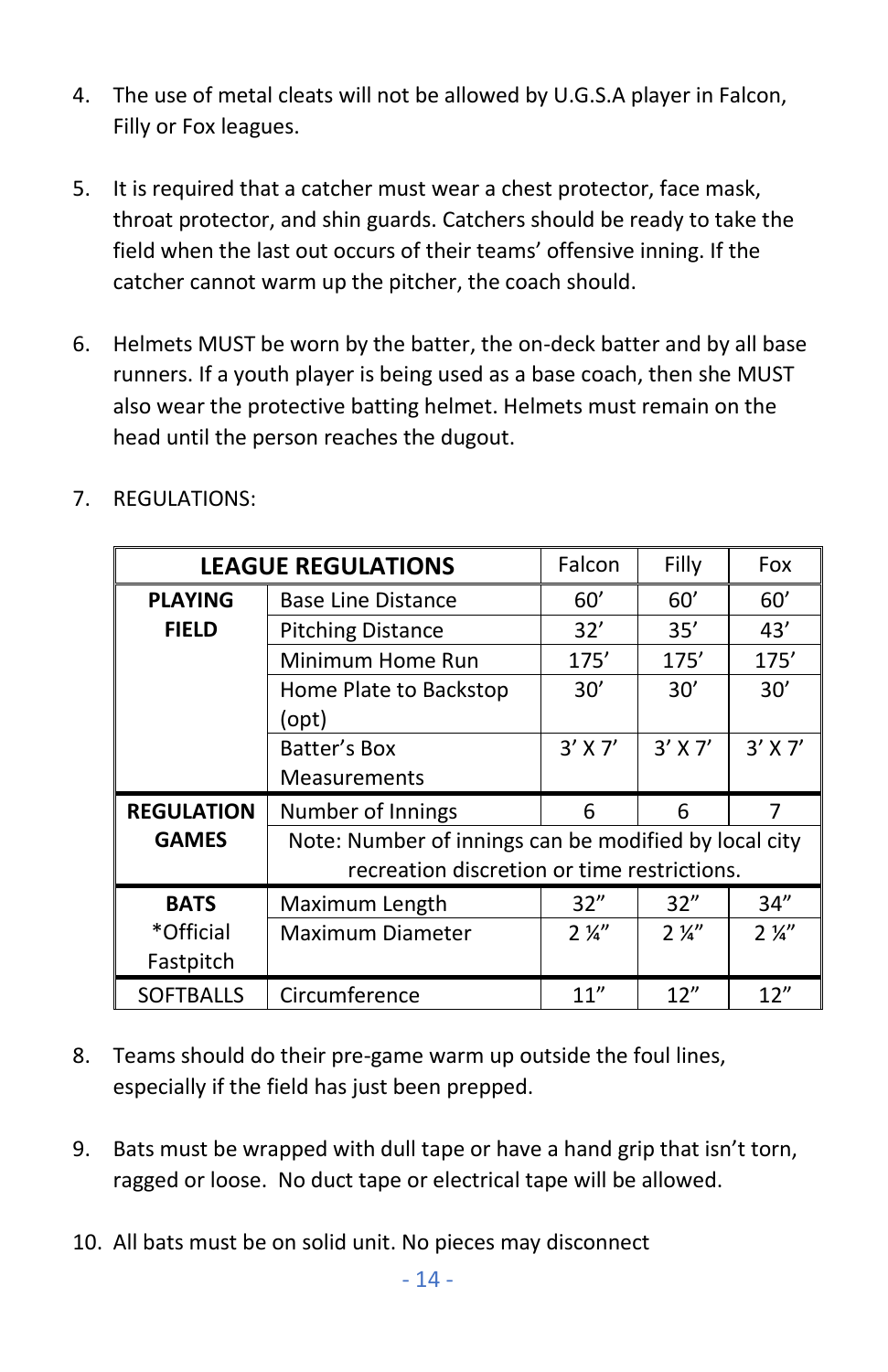11. In all U.G.S.A. leagues and tournaments coaches are to remain in respective dugouts or coaching boxes. No coach at anytime is allowed to stand behind the backstop to gain an advantage in coaching their players or criticizing umpires.

#### **STATE TOURNAMENT**

- 1. Tournaments will be awarded only to those cities and/or leagues that can provide U.G.S.A. approved facilities. If the host city or league does not meet or does not follow the U.G.S.A. guidelines for the tournament, the host city or league shall be placed under investigation to see if the city can host another tournament. All U.G.S.A. rules as stated will be in effect for state tournaments.
- 2. Minimum requirements for a city or league hosting a U.G.S.A. tournament is that there are an adequate number of playing fields.
- 3. Playing fields must meet the following specifications:
	- A. Dimensions as listed in the U.G.S.A. Supplement.
	- B. Infield must be a level surface cleared of rocks and other debris.
	- C. Bases which are properly secured to the playing surface
	- D. Home plate level with the playing surface.
	- E. Proper size pitching rubber in place.
	- F. Infields to be wet down & relined after each game; groomed after two games.
	- G. Outfields should have no holes in the surface or other obstructions that could injure a player or interfere with play.
	- H. The grass should be properly mowed.
	- I. Outfield or homerun fence should be in place.
	- J. Foul lines and/or poles clearly visible.
	- K. All game balls must be yellow in color.
	- L. Host cities must have a U.G.S.A. and High School federation Rule books at tournament sites.
	- M. Tournament placement will be based on travel distance of the mass majority. Travel will be a defining factor.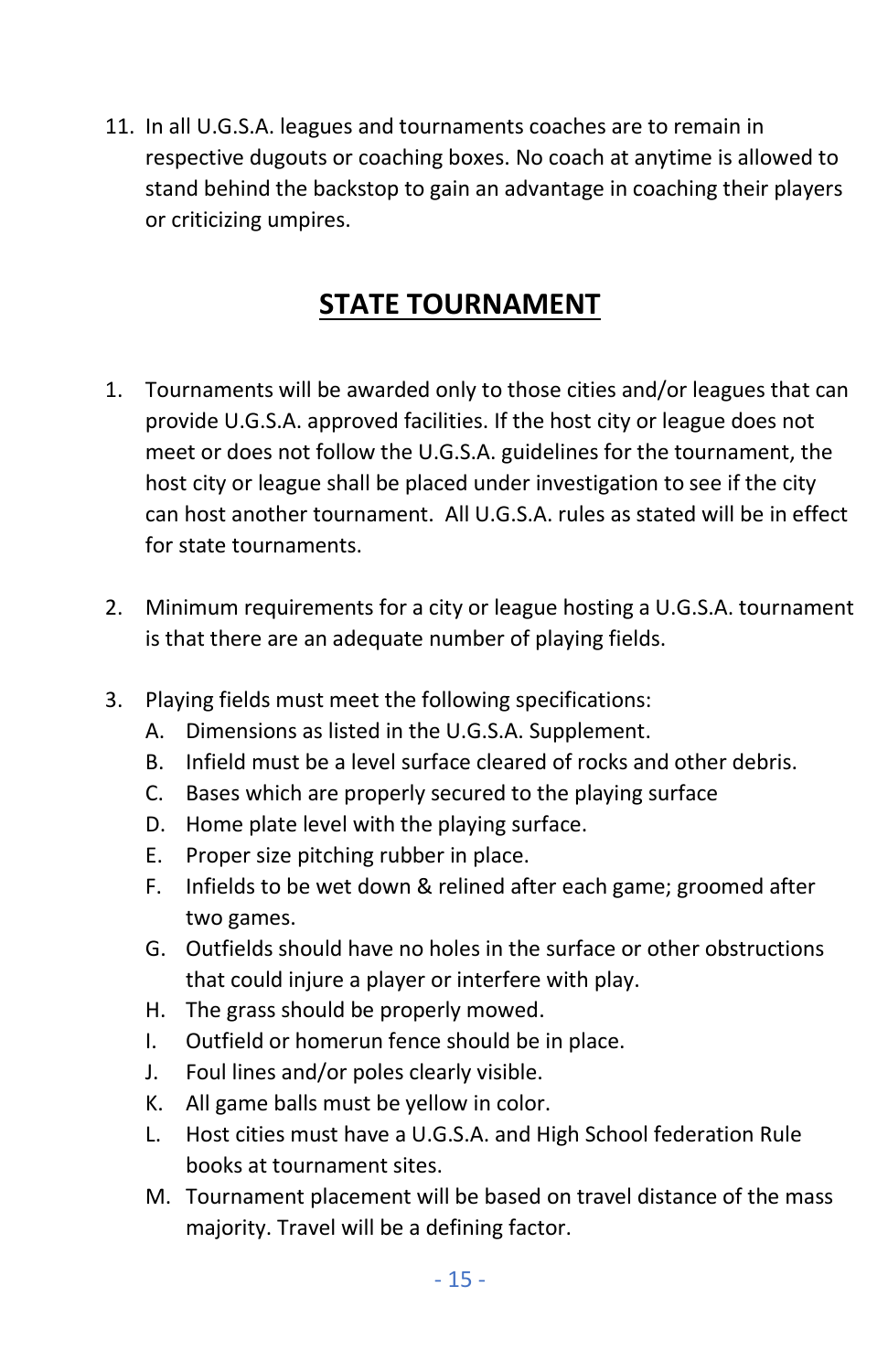- N. For safety reasons, **No** children will be allowed in dugouts or on playing field before or during games.
- 4. Each playing field must have trained scorekeepers, umpires, and announcers for each game of the tournament.
- 5.  $1<sup>st</sup>$  through 4<sup>th</sup> place teams will receive award medals, 1<sup>st</sup> and 2<sup>nd</sup> place Falcon, Filly and Fox teams will also receive championship T-shirts.
- 6. Official size, first grade, fastpitch softballs must be used in all games with at least one new ball to start each game. No slowpitch balls shall be used.
- 7. Advance tournament bracketing will be e-mailed to each city or league.
- 8. A fee to non-players to attend the tournament games will be charged. This fee should not exceed \$2.00 per person age 12 and up, per day. No fee should be charged to coaches, their spouses, or team members. Only two coaches per team should be allowed.
- 9. U.G.S.A. will pay for umpires. U.G.S.A. will purchase awards for the tournaments.
- 10. The State Director and Area Directors should help cities hosting the tournament.
- 11. The U.G.S.A. Board will appoint an Umpire in Chief (Fox tournament only, Falcon and Filly host cities will provide their own umpires) who will then get the umpires for the tournament. The State Fox Director will meet with the umpires before the tournament starts and go over the U.G.S.A. Rules of Play.
- 12. The 2022 state tournament will be held July 5-7.
- 13. Each team will travel at their own expense and the tournament committee can in no way be held responsible for any injury to players, managers or spectators.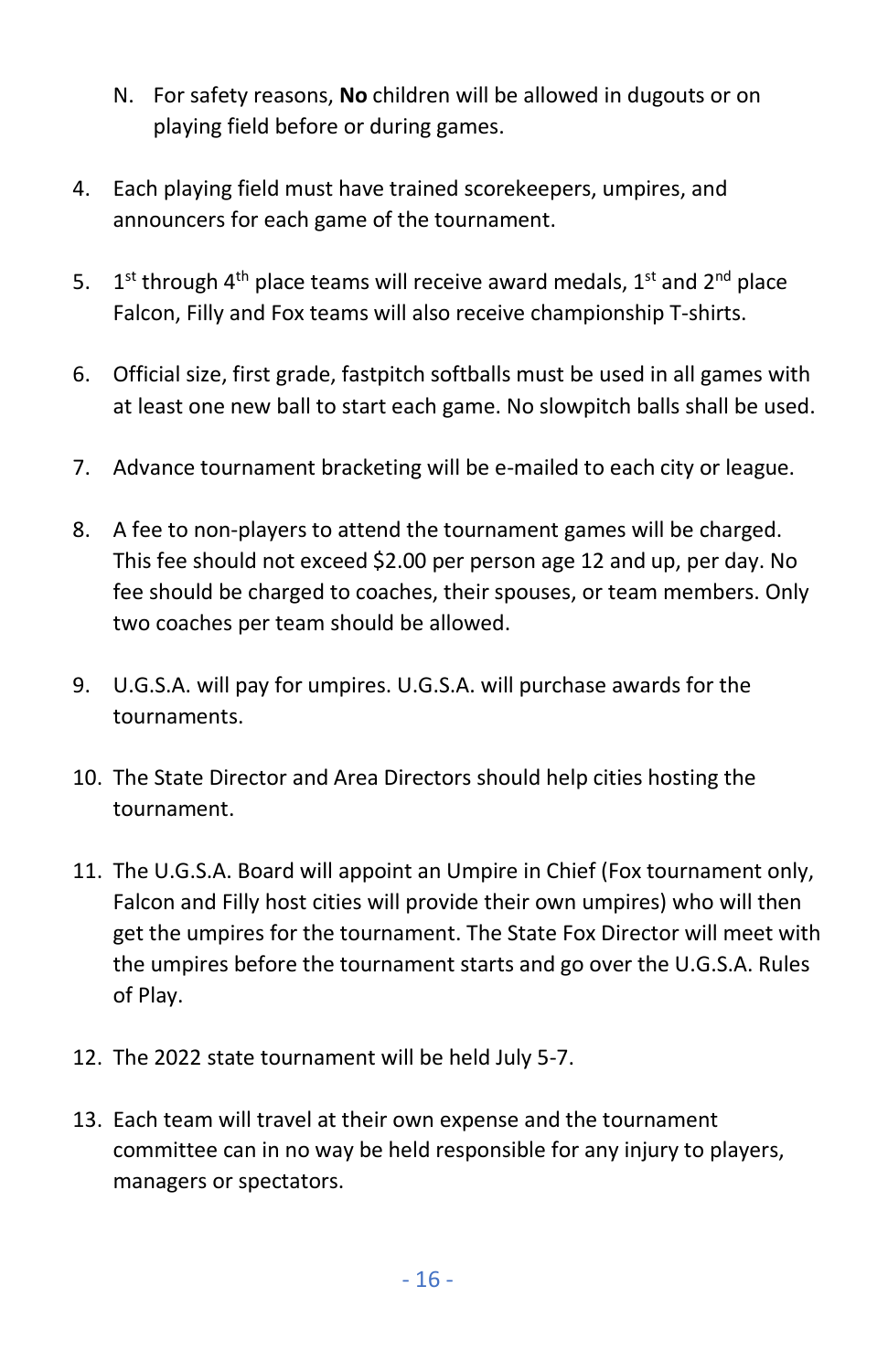- 14. U.G.S.A. teams that qualify for the tournament, may pick up 1 additional player. **THE PICK-UP PLAYER MUST PLAY IN THEIR OWN UNIFORM FOR THE TOURNAMENT OR BE DISQUALIFIED FROM THE TOURNAMENT.**
- 15. Pick-up player must be registered and approved before the tournament and cannot be changed or replaced after the tournament begins. Pick-up players must have played in 50% of their league games to be eligible for state tournaments.
- 16. **PICK-UP PLAYER**. Pick-up player can play in any position and **must** play in their own team's uniform.
- 17. If a team loses one game and then does not show up for the second game, they are disqualified from the tournament. If a team does not show up for the first game, they do not get to play the second game. The coach of the team will not be eligible to coach any team in the U.G.S.A without approval of the Board of Directors.
- 18. Five warm-up pitches or one minute will be allowed for pitchers between innings or for relief pitchers.
- 19. Pick-up player must be in their own uniform when playing in the tournament. Intentionally changing a pick-up player's uniform or status is considered cheating and will result in team disqualification.
- 20. Any team failing to field fewer than 8 uniformed players within 10 minutes of the scheduled starting time of the game shall forfeit the game. When both teams fail to field a team, it will be considered a double forfeit and both teams will be assessed with a loss.
- 21. Any team failing to field fewer than 9 uniformed players will be assessed an automatic out. (9 players=no outs, 8 players=1 automatic out, 7 players=forfeit)
- 22. All teams must check in at least one hour before their first game or they will be illegal to play.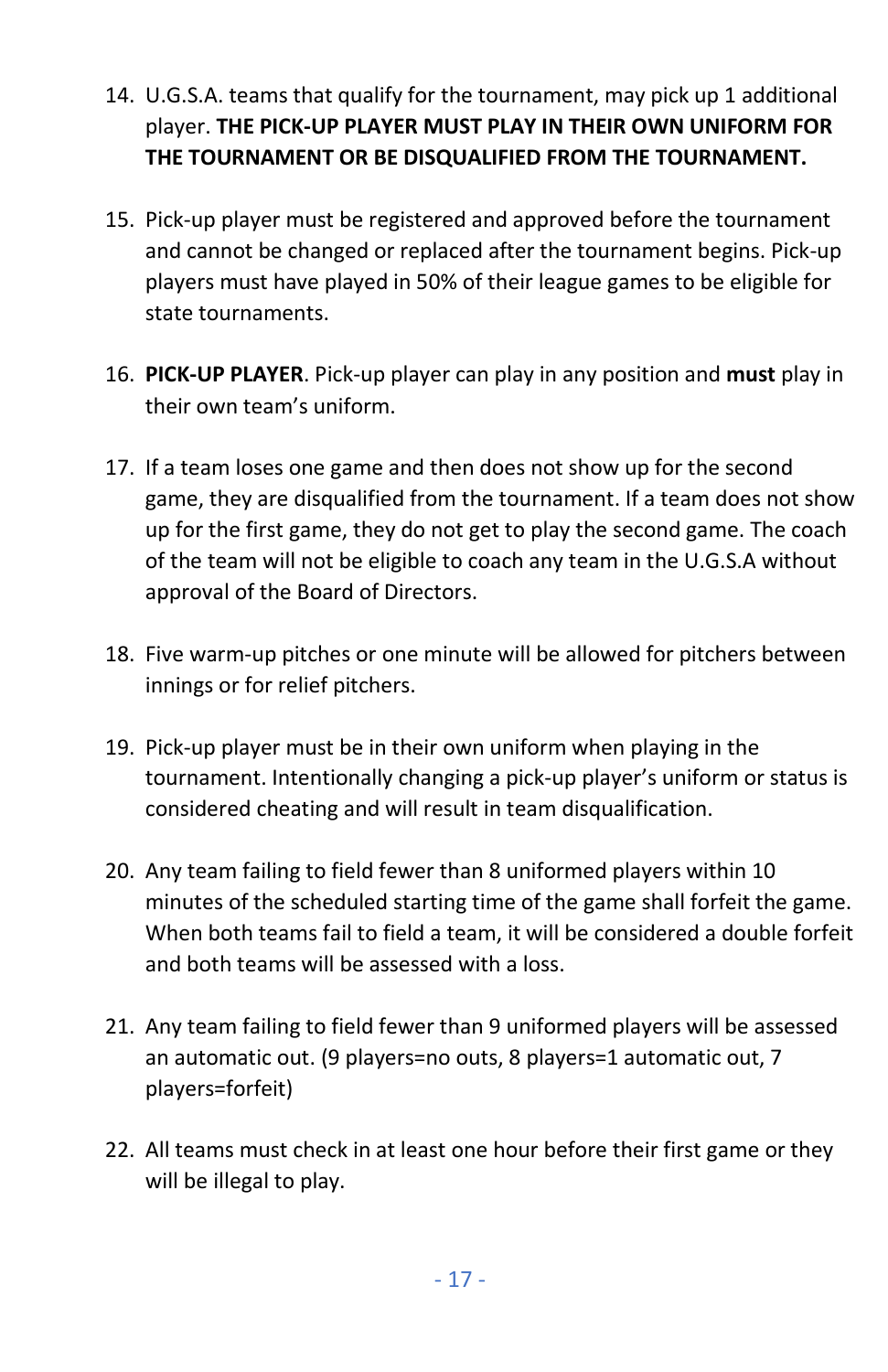23. In all leagues if a team is leading its opponent by at least 15 funs after three innings, 12 runs after four innings or 8 runs after five innings, the team in the lead will be declared the winner.

| Mercy Rule   | Runs  | <b>Visiting Team</b> | Home Team      |
|--------------|-------|----------------------|----------------|
| Innings/Time | Ahead | Innings Played       | Innings Played |
| At 3 innings | 15    |                      | 2 %            |
| At 4 innings | 12    |                      | $3\frac{1}{2}$ |
| At 5 innings |       |                      | 4 %            |

- 24. LINE-UPS: In state tournament play, **ALL PLAYERS WILL BAT**, with 10 defensive positions and free defensive substitutions.
	- A. Batting order must remain the same for the entirety of the game.
	- B. In case of injury/illness and player is removed from the game, the team will not be required to take an automatic out unless they fall under 9 players.
	- C. Players who arrive late to the game must be added to the lineup. Said player must be added to the next available spot at the bottom of the lineup.
- 25. In Falcon and Filly leagues, a batter may not advance on a dropped third strike.
- 26. Home team will be determined by a coin toss fifteen minutes before each game. Dugouts will not be assigned. Teams may occupy whichever dugout is open upon their arrival to the field.
- 27. At the end of regulation in tournament play, if the game is tied then the international tie-breaker will be used. In Falcon league the runner will start on  $3^{rd}$  base, in all other leagues the runner will start at  $2^{nd}$  base. The runner will be the last **out** of the previous inning, said base runner will have no affect on batting order.
- 28. Falcon league: The first two innings of play will be governed by a 6 run offensive limit. The last play will be live. This may allow more than 6 runs to be scored. Once the play is completed teams will switch.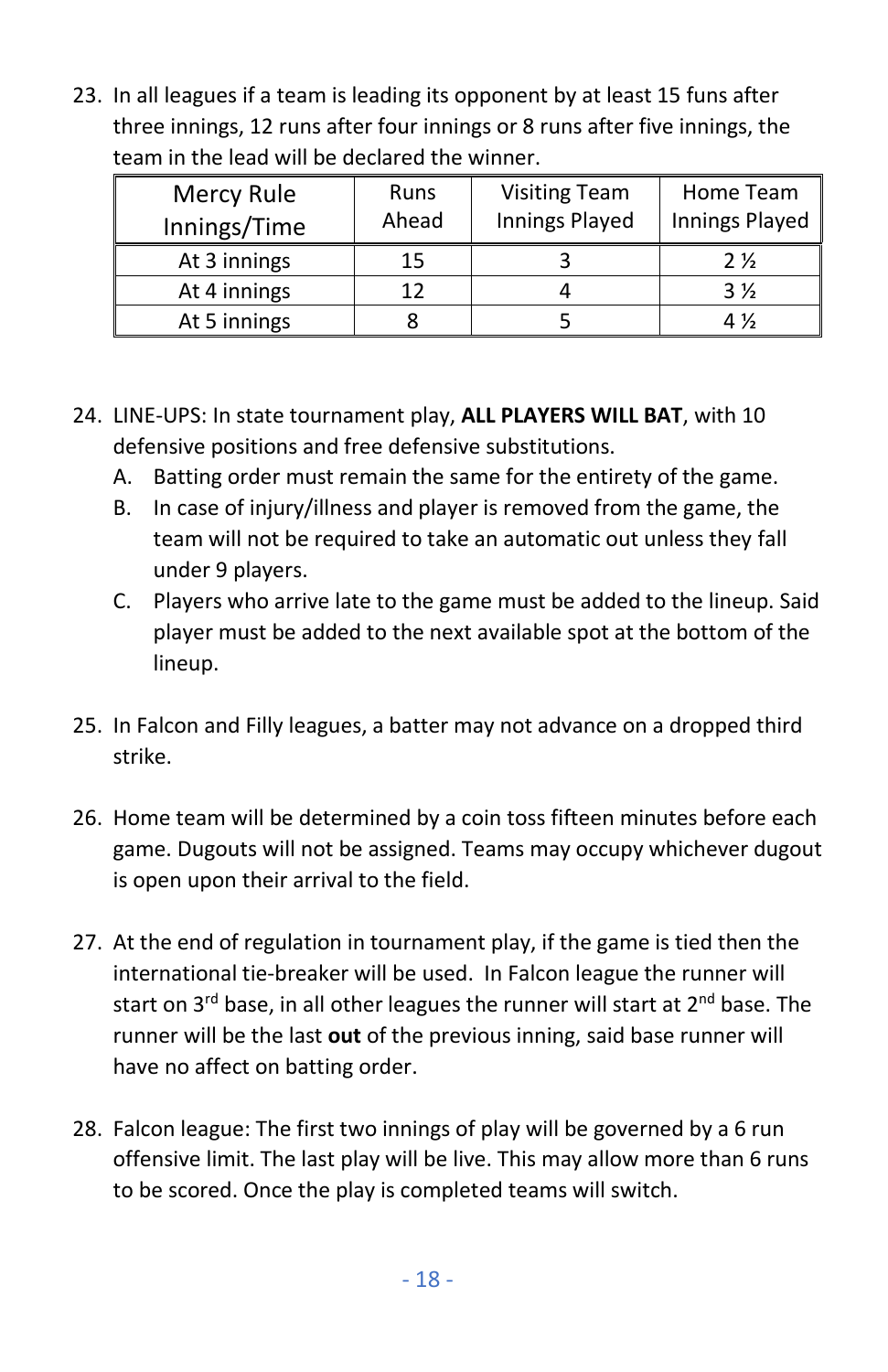- 29. In the championship game, the home team will be the undefeated team. There will not be a coin toss. No time limit will be used in the first championship game.
	- A. If an "if game" is necessary, home team assignment will go to the winning team of the first championship game.
	- B. All "if games" will be played with a time limit. Time limits will be the same as previously stated for each league.
- 30. Weather issues and rescheduling: In the event of inclement weather that results in game cancellation or postponement, tournament host will be required to play games on the next available calendar day that the fields are playable, excluding Sunday. Host city will determine day and time according to field playability.
- 31. Team Selection for state tournament:
	- A. Each league will send approximately 50% of their teams to state tournaments. League teams and percentage will be based on the number of teams paid for. All state bids will be awarded through the league. No individual bids will be awarded.
	- B. State awards/bids should be first awarded to league champions. Additional awards may be determined by each individual league. Other ways of selecting teams may include:  $\bigcirc$  second and third place league finishers,  $\int$  city tournament champions, or  $\int$  other at large bids awarded in play off games or league organized tournaments.
	- C. Leagues must send a copy of all team rosters, game schedule & appropriate fees for each of their teams to U.G.S.A. secretary by the deadline. Address is located in the front of this rule book.
	- D. Teams/players that are not associated with a U.G.S.A. sanctioned league are not eligible for participation in state tournaments.
	- E. State tournament locations will be determined by the U.G.S.A. Board and members. With multiple tournaments, leagues may have more than one tournament site to send teams. Teams will be assigned a site by the tournament committee. Directors need to submit teams in the order they finished in their league.
	- F. Awarding of State bids: On June 3, 2022, each city/league will be notified of their allotted number of teams for state tournament play. On June 10, 2022, team names must be submitted to U.G.S.A.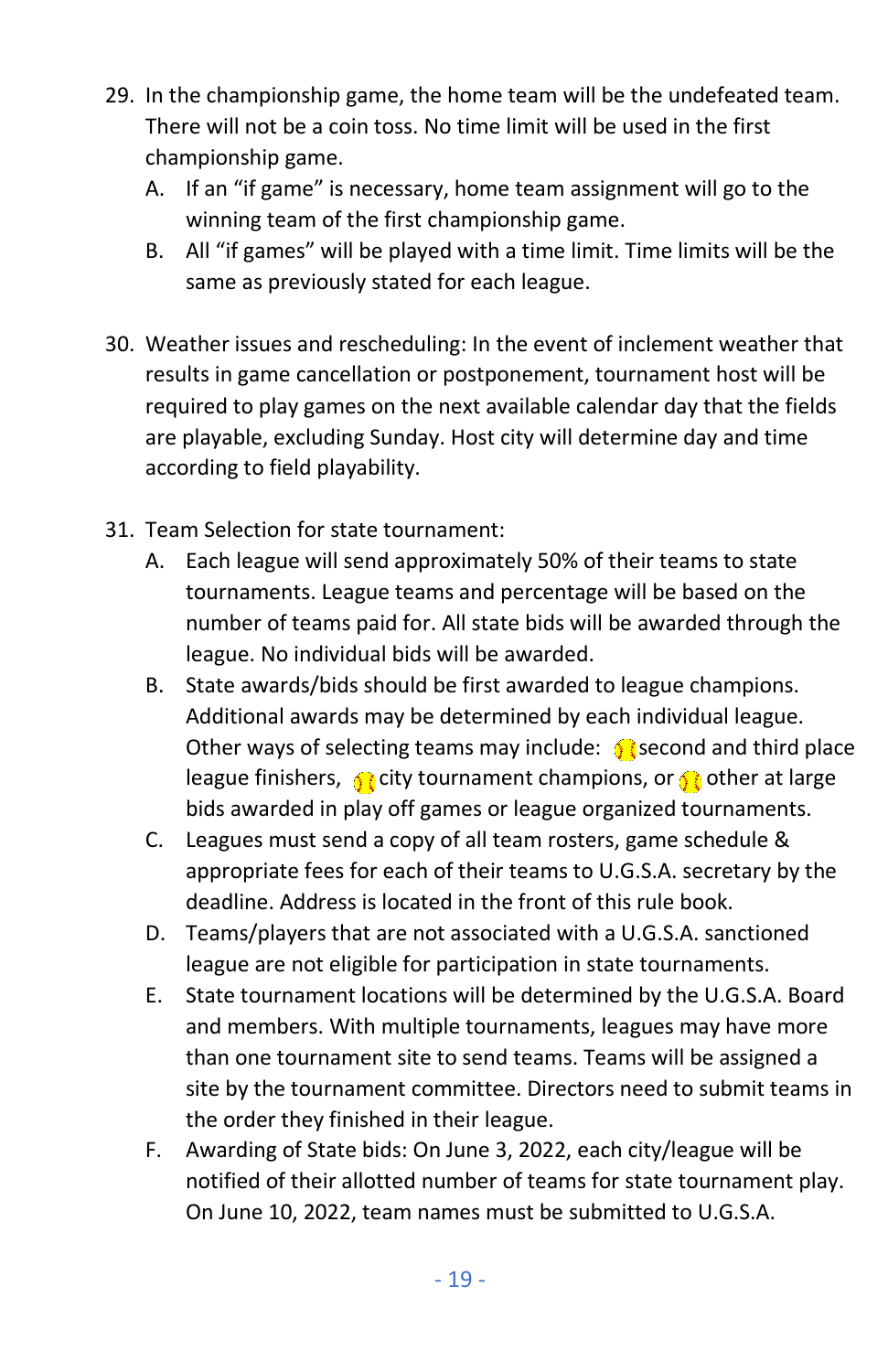G. Declining of State bids: Once brackets are scheduled, players may only play for that team. If a team cannot attend tournament play, all players from that team are illegal to be selected as pick-up players for any other team. If a team cancels or declines to come to State tournament for any reason, once the brackets have been completed, there will be a cancellation fee. This fee will cover all costs of the scheduled games and must be paid before any other teams from that city will be allowed to play in tournaments.

#### **PROTESTS AND PENALTIES**

- 1. A protest based on a play which involves umpire's judgement is not permitted.
- 2. In U.G.S.A., protests should be discouraged on technicalities and it should be observed that unless an illegal player is being used or some unusual or major violation committed, a game forfeiture should not be involved.
- 3. If a manager or coach has been removed from the game and refuses to leave the playing field or ballpark, the game will be deemed a forfeit.
- 4. Coaches should be notified of a rule violation he/she is making at the time and point in the game that it is made and noticed by anyone.
- 5. All protests must be made at the time of the infraction, before the next pitch is thrown, and will be handled quickly by the tournament director and the host committee of at least two additional people (3 total). Game clock will stop, however, no undue game delay will be allowed for lengthy protest procedures. If possible the tournament director can get the State Director or any other Board member on the phone to take care of the protest.